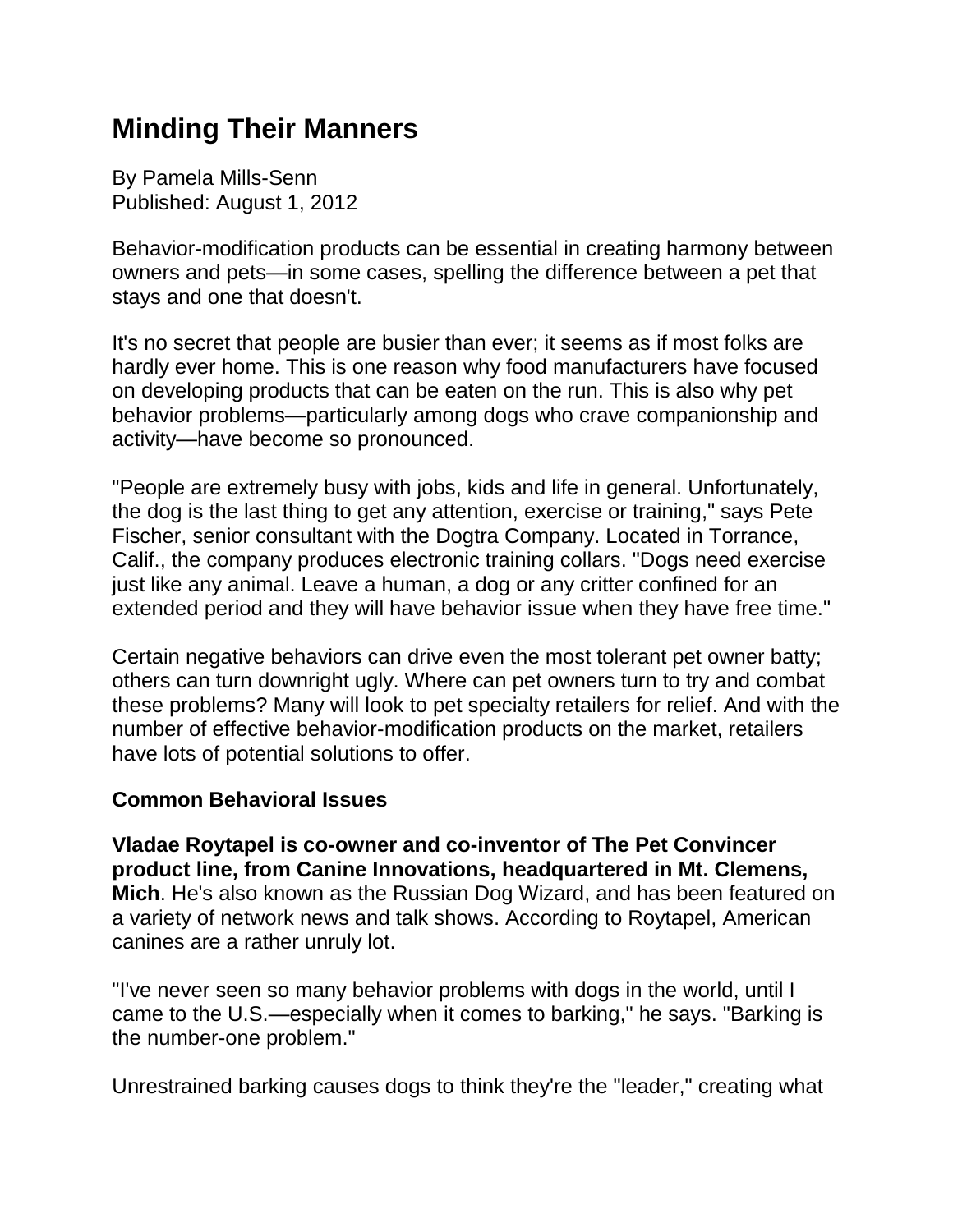Roytapel terms a "freedom frustration." If barking is left unchecked, he explains, this freedom frustration will lead to aggression. "Every dog who barks [in this manner] will eventually snap," Roytapel says. "It's just a matter of time."

Jumping, aggression, stealing and chewing comprise the rest of Roytapel's top-five problem behaviors list. As for Fischer, in addition to "nuisance barking," the most common issues he sees are dogs not coming when they're called and jumping on guests.

Anxiety—and the negative behaviors resulting from this—is another frequently encountered issue, says Lynn Stachnick, product manager for Nelsons. Located in North Andover, Mass., Nelsons USA is the sole North American distributor of the Bach Original Flower Remedies and the RESCUE Remedy family of products, which offer a variety of homeopathic solutions, including RESCUE Remedy Pet, formulated to ease anxiety/stress. Other behavioral problems customers will bring to your door include marking and spraying, clawing or otherwise destroying furniture and other issues—especially potty problems.

"[These] are an age-old problem with dogs," says Cheryl Pedersen, founder of PoochiePets LLC, Simsbury, Conn.-based manufacturer of PoochieBells, a dog potty training doorbell.

This issue doesn't end at the puppy/housebreaking stage, she adds. Instead, as dogs mature, sometimes into old-age incontinence, potty problems can reoccur; they can pop up at any stage throughout a dog's lifespan.

## **Providing Solutions**

Consumers want more than just one suggestion, says Stephanie Syberg, owner of O'Fallon, Missouri-based Tulane's Closet, LLC, makers of Onesie by Tui, a pet calming garment. Carrying a variety of solutions not only gives customers a better chance of finding an effective countermeasure, it works to the retailer's advantage as well, she says.

"The more suggestive options with explanation on how the product could benefit their pet would help the retailer with customer loyalty," Syberg explains. "This is why I believe the retailer should look at all alternative products for pets, because their owners are out there searching for the best products to make their pets happy."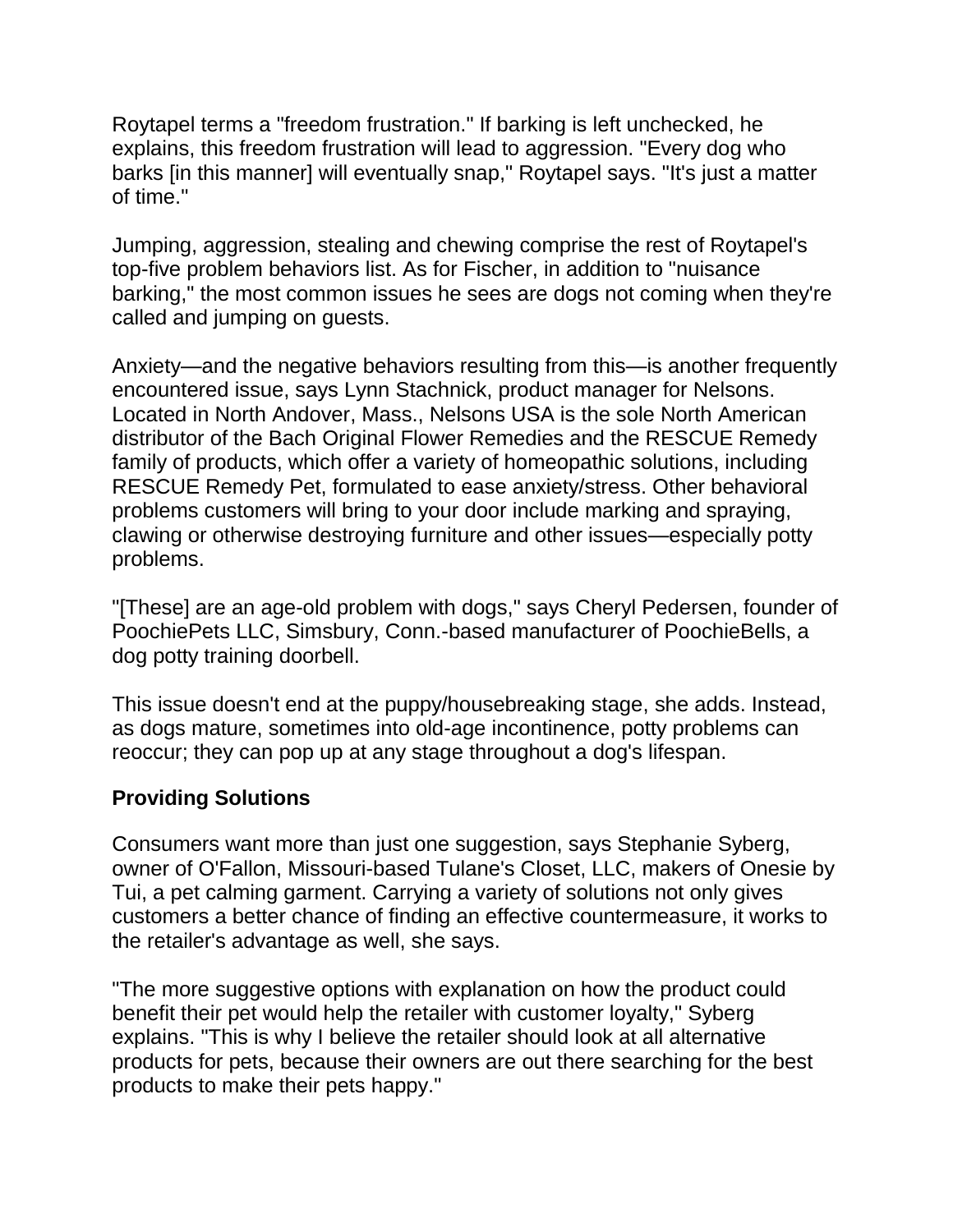These products require explanation, which in turn necessitates retailer and staff education, says Emily Benson, marketing director for Starmark Pet Products, Inc. Located in Hutto, Texas, the company makes a variety of training products, including the Pro-Training Clicker, a positive motivation/reinforcement device.

"Learning the basic methodology behind the different behavior modification tools will help the retailer make an informed decision on what products they feel comfortable recommending to their customers," she says, adding that manufacturers should help by providing clear product information and concise instructions on use.

Ask questions, says Joe Stark, principal of Nala Barry Labs, manufacturers of training aid sprays, such as No-Scratch for Cats and No-Go Housebreaking Aid. In addition to the problem behavior, key areas to cover include breed, size, color and especially age—for example, the clicker method can be very effective for puppies and young dogs, since training can start as early as six weeks before bad habits have taken hold, says Benson.

"Even ask the pet's name," Stark advises. "Show that you care about their pet personally. Then suggest something specific that works for their special pet."

Questioning customers is especially important if the product under consideration is an electronic collar, says Fischer. Here, the dog's size is critical.

"If you put a large receive/collar on a small dog, it will be like a boat anchor," he explains. "[Also ask] if the dog has had any experience with e-training, such as an e-collar, bark collar or containment fence. If so, what levels did the dog require in order for it to respond?"

Be sure to ask where they'll be using the unit, Fischer continues. For example, if out in the country, working the dog at a distance, and where hills and trees are present (which will decrease the range), you should probably recommend a half-mile-range unit.

Other strategies recommended by the experts include:

• Offer products that give you a unique edge, says Stark. "A specific product for a specific pet problem that can only be found in pet stores. Products